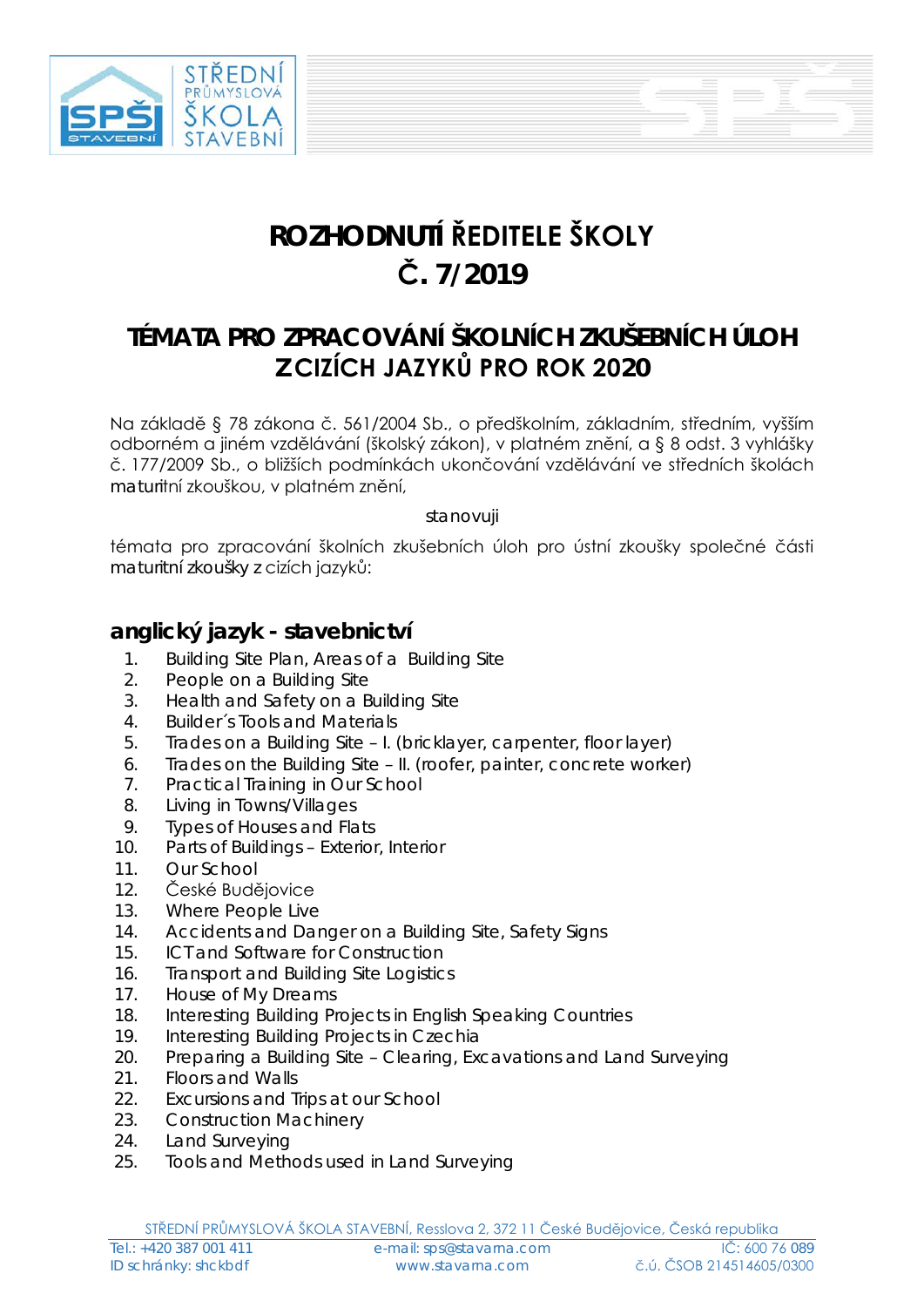#### **anglický jazyk – geodézie a katastr nemovitostí**

- 1. Land Surveying
- 2. Tools and Methods used in Land Surveying
- 3. Automatic Levelling Instrument
- 4. Theodolite/Total Station
- 5. Preparing a Building Site Clearing, Excavations and Land Surveying
- 6. Practical Training in Our School
- 7. Building Site Plan, Areas of a Building Site
- 8. Accidents and Dangers on a Building Site, Safety Signs
- 9. Living in Towns/Villages
- 10. People on a Building Site
- 11. Health and Safety on a Building Site
- 12. Excursions and Trips at our School
- 13. Builder´s Tools and Materials
- 14. Trades on a Building Site I. (bricklayer, carpenter, floor layer)
- 15. Trades on the Building Site –II. (roofer, painter, concrete worker)
- 16. Types of Houses
- 17. Parts of Buildings Exterior, Interior
- 18. Our School
- 19. České Budějovice
- 20. Where People Live
- 21. **ICT and Software for Construction**
- 22. Transport and Building Site Logistics
- 23. House of My Dreams
- 24. Floors and Walls
- 25. Construction Machinery

### **německý jazyk**

- 1. Baustoffe
- 2. Baugewerke
- 3. Baustelle
- 4. Bauelemente Ansicht
- 5. Bauelemente Grundriss I.
- 6. Bauelemente Grundriss II.
- 7. Ausgewählte Baustile I. (Romanik, Gotik, Renaissance)
- 8. Ausgewählte Baustile II. (Barock, Klassizismus, Jugendstil, Kubismus)
- 9. Erneuerbare Energiequellen
- 10. Modernes Bauen Niedrigenergiehäuser
- 11. Mein Traumhaus
- 12. Geodäsie
- 13. Verkehr
- 14. Umweltschutz
- 15. Informatik, EDV
- 16. Studium an der Fachschule für Bauwesen
- 17. Schulsystem in Tschechien
- 18. Tschechische Republik
- 19. Prag
- 20. Südböhmen
- 21 **Budweis**
- 22. Deutschland
- 23. Die Schweiz